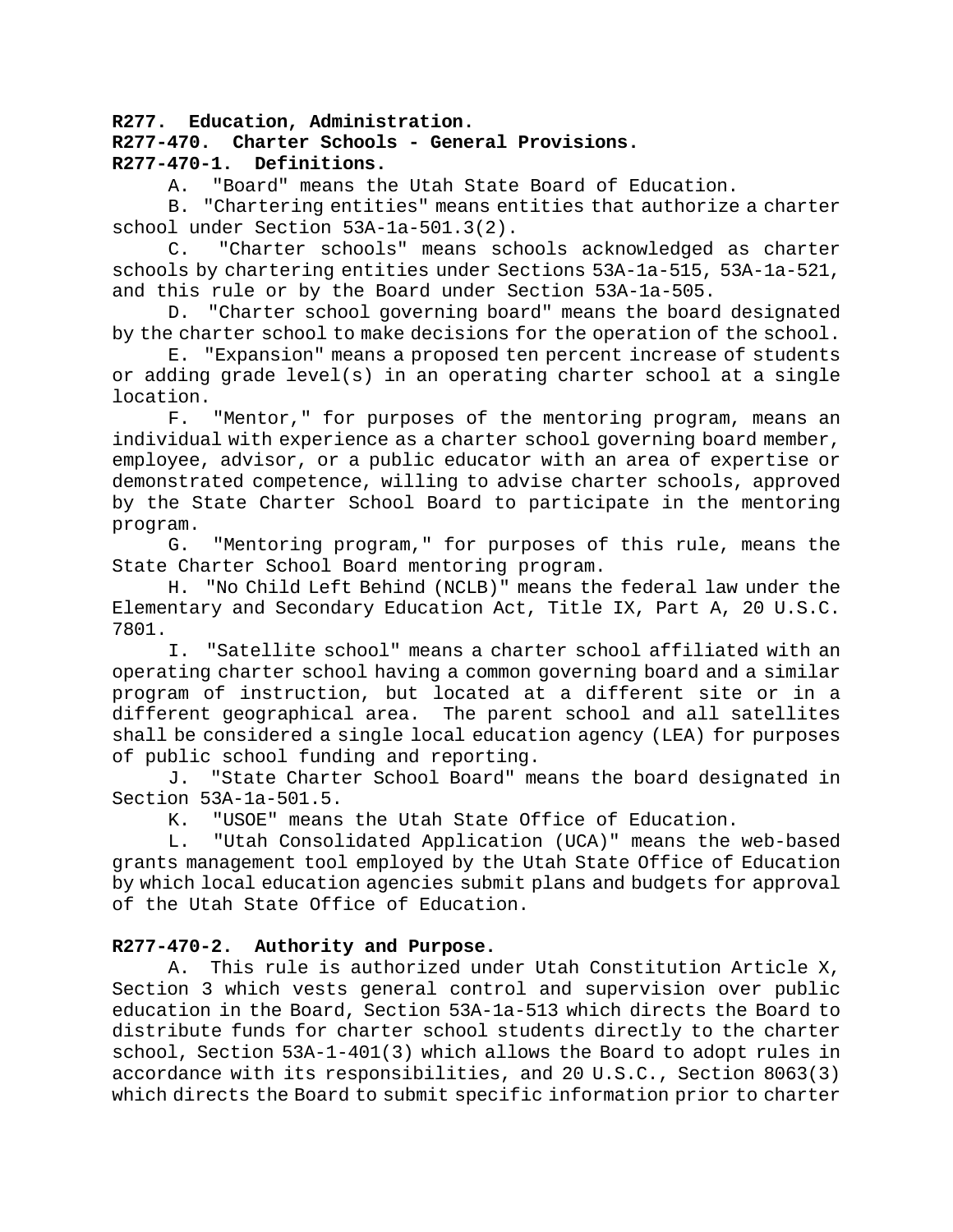schools' receipt of federal funds.

B. The purpose of this rule is to establish procedures for authorizing, funding, and monitoring charter schools and for repealing charter school authorizations. The rule also establishes timelines as required by law to provide for adequate training for beginning charter schools.

#### **R277-470-3. Maximum Authorized Charter School Students.**

A. Local school boards and institutions of higher education may approve charter schools by notifying the State Charter School Board by April 1 of the calendar year two years prior to opening of proposed charter schools, including authorized numbers of students and other information as required in Sections 53A-1a-515 and 53A-1a-521.

B. The Board, in consultation with the State Charter School Board and chartering entities, may approve schools, expansions and satellite charter schools for the total number of students authorized under Section 53A-1a-502.5

C. The number of students requested from all chartering entities shall be considered as students are allocated by the State Charter School Board and approved by the Board.

#### **R277-470-4. Charter Schools and NCLB Funds.**

A. Charter schools that desire to receive NCLB funds shall comply with the requirements of R277-470-4.

B. To obtain its allocation of NCLB formula funds, a charter school shall complete all appropriate sections of the Utah Consolidated Application (UCA) and identify its economically disadvantaged students in the October upload of the Data Clearinghouse.

C. If the school does not operate a federal school lunch program, the school:

(1) shall determine the economically disadvantaged status for its students on the basis of criteria no less stringent than those established by the U.S. Department of Agriculture for identifying students who qualify for reduced price lunch for the fiscal year in question; or

(2) may use the Charter School Declaration of Household Income form provided by the USOE for this purpose.

D. A school which does not use the form shall maintain equivalent documentation in its records, which may be subject to audit.

### **R277-470-5. Charter School Start-up and Implementation Grants.**

A. Charter schools that desire to receive State Charter School Board start-up and implementation grant funds shall comply with the requirements of R277-470-5.

B. To receive a State Charter School Board start-up or implementation grant, a charter school shall be eligible and meet the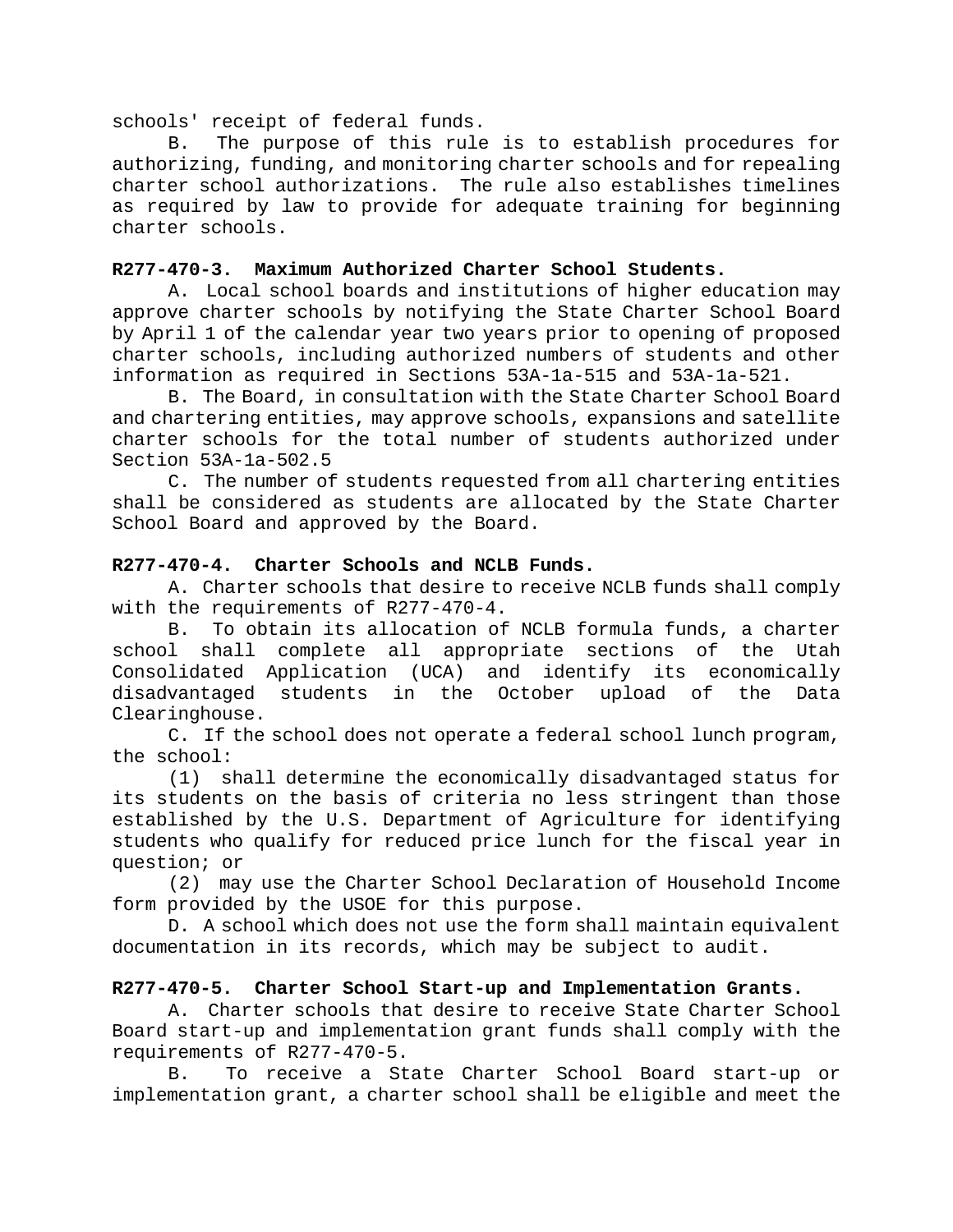requirements consistent with Section 53A-1a-507.

C. Eligible charter schools shall complete an application and may be awarded a grant for no more than 36 months.

D. Only schools that have not received state start-up or implementation grant funds in prior years are eligible.

E. Amounts and conditions of distribution of state start-up or implementation grant funds shall be determined annually in conjunction with the State Charter School Board's new charter approval process.

F. Grant funds may only be used for allowable expenditures as provided by the State Charter School Board.

G. Grant recipients shall participate in monitoring activities.

H. Grantee schools shall provide monitoring information to the USOE, as directed.

I. Charter schools shall repay grant funds to the State Charter School Board if recipients change to non-charter status within ten years of receiving grant funds. An exception may be made for schools that convert status due to either federal or state law requirements for academic purposes.

### **R277-470-6. Charter School Mentoring Program.**

A. Board-approved or existing charter schools may choose to participate in the mentoring program.

B. Charter schools choosing to participate in the mentoring program shall submit an application to the USOE, consistent with USOE timelines.

C. Subject to the availability of funds, participating charter schools shall be eligible for reimbursement of allowable expenditures through the mentoring program if the charter school:

(1) submits an approved reimbursement form; and<br>(2) submits an approved mentor and program evalu

submits an approved mentor and program evaluation.

D. Allowable expenditures in the mentoring program include:

(1) mileage for mentor to and from home base to participating charter school, consistent with the USOE adopted travel policy;

(2) lodging consistent with the USOE adopted travel policy;

(3) meals consistent with the USOE adopted travel policy; and

(4) substitute per diem (paid to mentor's employer) of \$65 for a full day or \$32.50 for a half day, if the mentor has to miss work and a substitute is necessary.

E. A mentor shall submit an application to the State Charter School Board to participate in the mentoring program that identifies areas of expertise and demonstrated competencies.

F. The State Charter School Board shall:

- (1) receive an annual program report from the USOE;
- (2) evaluate the mentoring program annually;

(3) publish, on its website, information from participating schools regarding mentor evaluations; and

(4) maintain a list of approved mentors.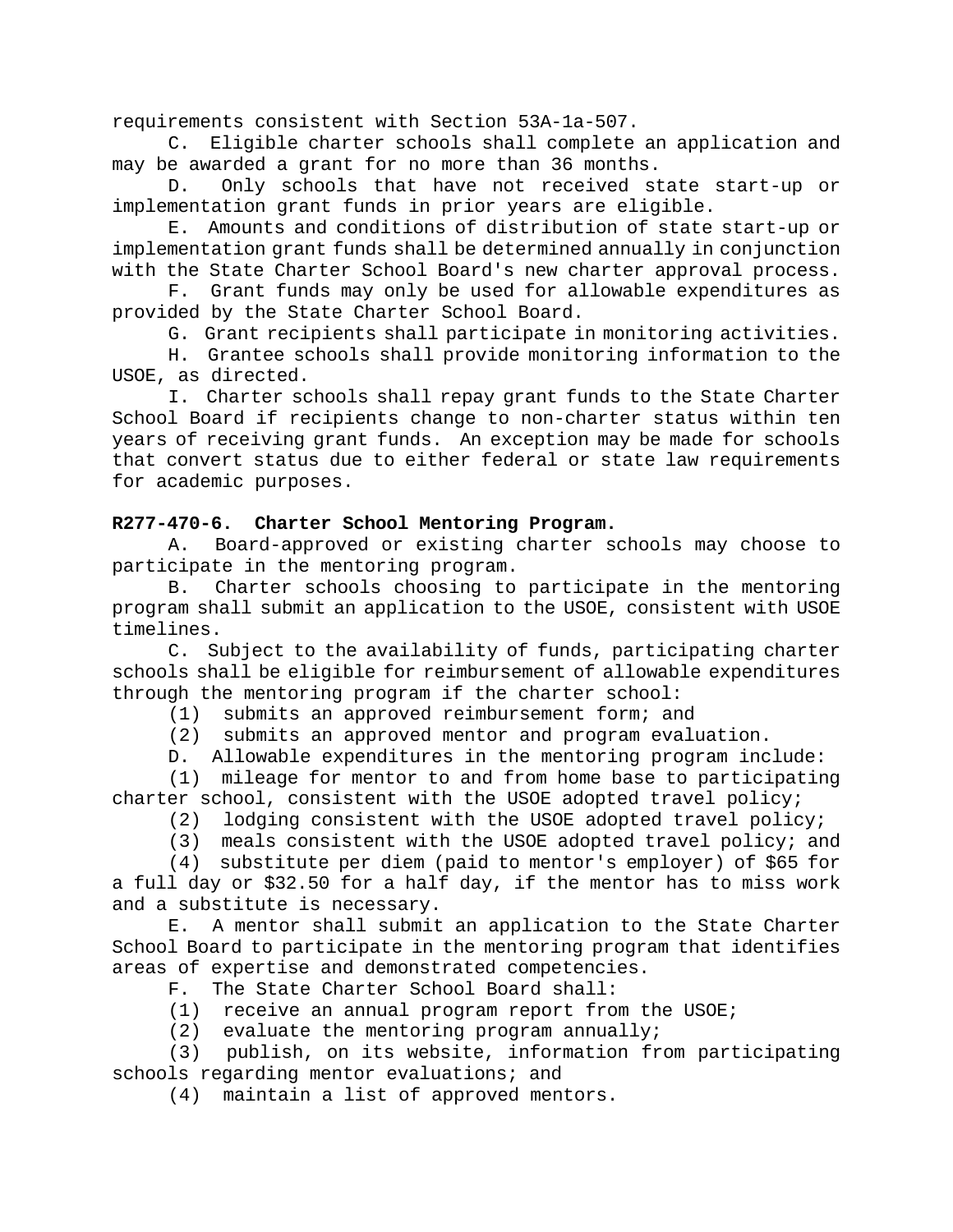### **R277-470-7. Charter School Parental Involvement.**

A. Charter schools shall encourage and provide opportunities for parental involvement in management decisions at the school level.

B. Charter schools that elect to receive School LAND Trust funds shall have a committee consisting of a majority of parents elected from parents of students currently attending the charter school that is designated to make decisions about the School LAND Trust funds consistent with R277-477-3E.

### **R277-470-8. Transportation.**

A. Charter schools are not eligible for to-and-from school transportation funds.

B. A charter school that provides transportation to students shall comply with Utah law Section 53-8-211.

C. A school district may provide transportation for charter school students on a space-available basis on approved routes.

D. Charter school students and their parents who participate in transportation by the school district as guests shall receive notice of applicable district transportation policies and may forfeit with no recourse the privilege of transportation for violation of the policies.

### **R277-470-9. Miscellaneous Provisions.**

A. The State Charter School Board shall provide a form on its website for individuals to report threats to health, safety or welfare of students consistent with Section 53A-1a-510(3).<br>(1) Individuals making reports shall be di-

Individuals making reports shall be directed to report suspected criminal activity to local law enforcement and suspected child abuse to local law enforcement or the Division of Child and Family Services consistent with Sections 62A-4a-403 and 53A-11-605(3)(a)).

(2) Additionally, individuals may report threats to the health, safety or welfare of students to the charter school governing board.

- (a) reports shall be made in writing;
- (b) reports shall be timely;
- (c) anonymous reports shall not be reviewed further.

(3) Charter school governing boards shall verify that potential criminal activity or suspected child abuse has been reported consistent with state law and this rule.

(4) Charter school governing boards shall act promptly to investigate disciplinary action, if appropriate, against students who may be participants in threatening activities or take appropriate and reasonable action to protect students or both.

BC. The Board shall have authority for final approval of all charter schools. All charter schools shall be subject to All charter schools shall be subject accountability standards established by the Board and to monitoring and auditing by the Board.